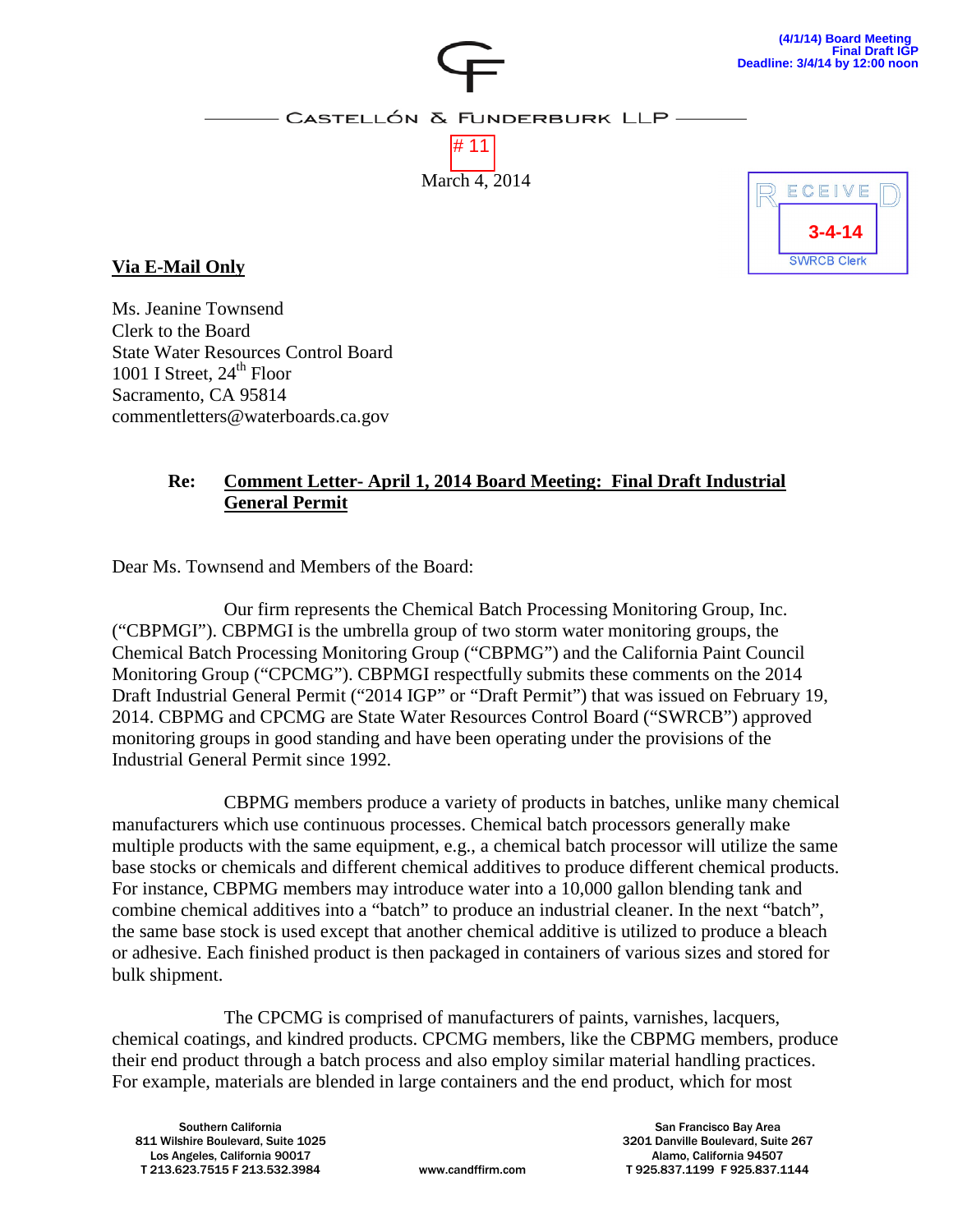Ms. Jeanine Townsend State Water Resources Control Board March 4, 2014 Page 2 of 4

members is paint or architectural/traffic coatings, is stored for shipment and transferred to rail tank car and/or truck.

In general, most processing by CBPMGI members is performed indoors or in covered areas and the facilities have extensive secondary containment to prevent pollutants from storm water exposure. Due to these structural best management practices ("BMPs"), very few pollutants are foreseeably exposed to storm water from these members' facilities.

CBPMGI's comments are submitted with the group members' desire to meet their compliance obligations in a manner that will result in protection of California's waters without placing unrealistic and arbitrary compliance burdens on industrial dischargers. CBPMGI group members have expressed concern over the below-listed issues and/or matters contained in the 20[1](#page-1-0)4 IGP. In addition, CBPMGI members support  $CASQA's<sup>1</sup>$  proposed revisions and comments on the 2014 IGP.

# 11.1

#### **1. The State Water Board Should Have Granted At Least 30 Days to Review and Comment on the 2014 Permit**

The Water Board should have granted at least thirty days to comment and review the revised permit documents. The 2014 Permit was issued on February 19, 2014, which allowed less than 10 business days to review the 2014 Permit, response to comments, and accompanying documentation. This lack of comment period has not allowed for sufficient review and analysis.

#### 11.2

 $\overline{a}$ 

### **2. Receiving Water Limitations Section I.E.37, page 6 (Order)**

Section I.E.37 should be consistent with and reference Section XX.B. Because Section XX.B. allows for a facility to evaluate its BMPs through a facility evaluation and SWPPP assessment, this should be reflected in Section I.E.37. As such, the language should be changed as noted below.

> Current 2014 IGP Language: "If any Discharger's storm water discharge causes or contributes to an exceedance of a water quality standard, that Discharger must implement additional BMPs or other control measures in order to attain compliance with the receiving water limitation."

Proposed Change: "If any Discharger's storm water discharge causes or contributes to an exceedance of a water quality standard, that Discharger must comply with the mechanism detailed in Section XX.B." implement additional BMPs or other control measures in order to attain compliance with the receiving water limitation."

<span id="page-1-0"></span><sup>1</sup> CASQA refers to the California Stormwater Quality Association. CASQA's Industrial Permit Subcommittee has issued comments on the 2014 IGP as well.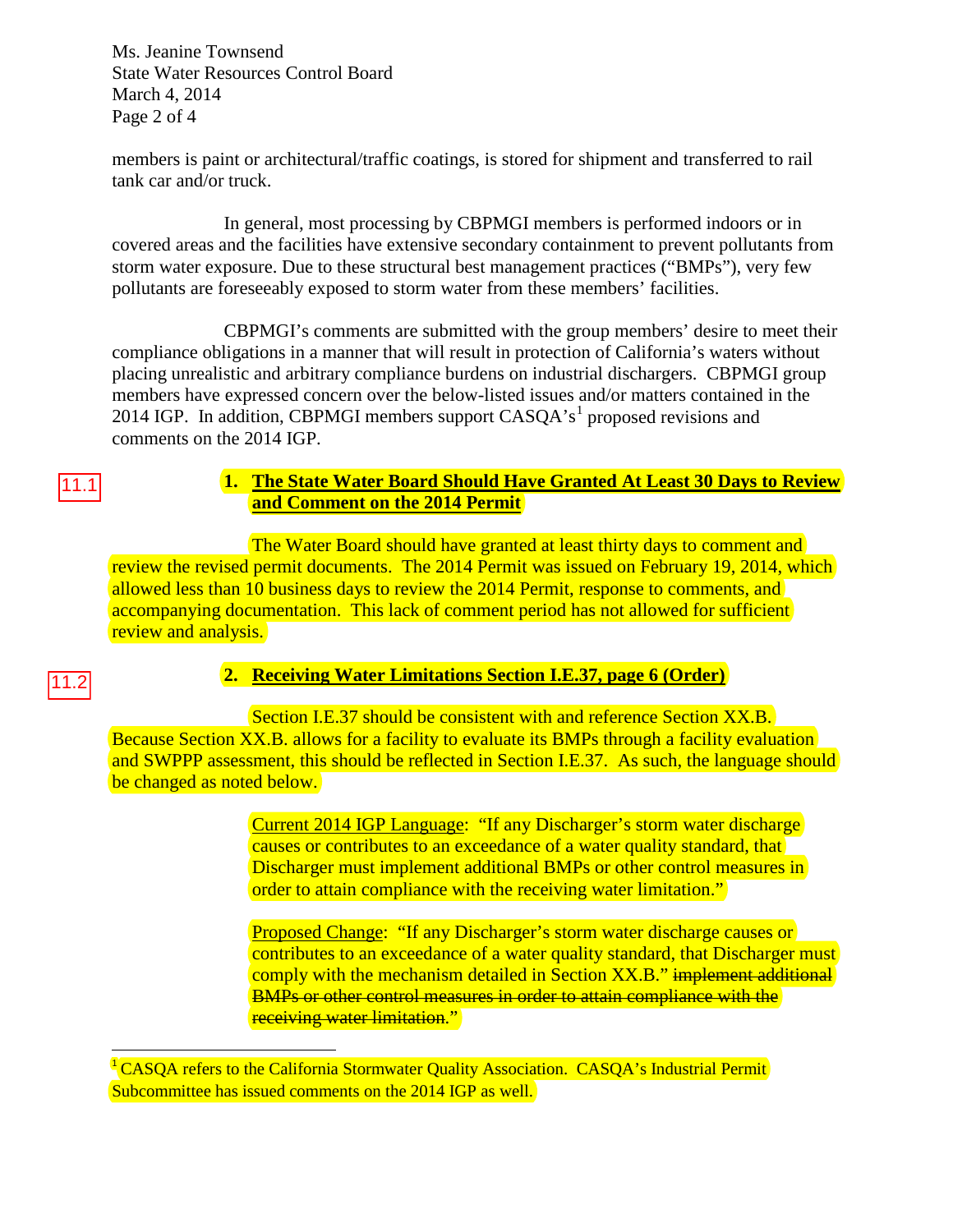Ms. Jeanine Townsend State Water Resources Control Board March 4, 2014 Page 3 of 4

# 11.3

# **3. Receiving Water Limitations Section II.E., page 22 (Fact Sheet)**

Section II.E. should reference infiltration, storm water retention, and water reuse as potential BMPs in section E. This is consistent with the draft order that states "These include BMPs that divert, infiltrate, reuse, contain, retain, or reduce the volume of storm water runoff. Dischargers are encouraged to utilize BMPs that infiltrate or reuse storm water where feasible." X.H.2.b.ii. page 35. As such, the language should be added as noted below.

> Current 2014 IGP Language: "If additional operational source control measures do not adequately reduce the pollutant, Dischargers must implement additional measures such as the construction of treatment systems and/or overhead coverage."

Proposed Change: "If additional operational source control measures do not adequately reduce the pollutant, Dischargers must implement additional measures such as the construction of treatment systems, and/or overhead coverage, infiltration, retention, and/or storm water reuse.

#### **4. SWPPP Implementation and Revisions Section X.B.3., page 25 (Order)**

Section X.B.3 is confusing and unnecessary. The facility should only be required to submit an updated SWPPP whenever the SWPPP contains significant revisions. There is no reason for a facility to submit its SWPPP via SMARTS if there is a minor revision. As such, the language should be deleted as noted below.

> Current 2014 IGP Language: "All Dischargers are required to implement their SWPPP by July 1, 2015 or upon commencement of industrial activity. The Discharger shall:

- 1. Revise their on-site SWPPP whenever necessary;
- 2. Certify and submit via SMARTS their SWPPP within 30 days whenever the SWPPP contains significant revision(s); and,
- 3. With the exception of significant revisions, the Discharger is not required to certify and submit via SMARTS their SWPPP revisions more than once every three (3) months in the reporting year."

Proposed Change: "All Dischargers are required to implement their SWPPP by July 1, 2015 or upon commencement of industrial activity. The Discharger shall:

- 1. Revise their on-site SWPPP whenever necessary;
- 2. Certify and submit via SMARTS their SWPPP within 30 days whenever the SWPPP contains significant revision(s) $\div$  and,

# 11.4